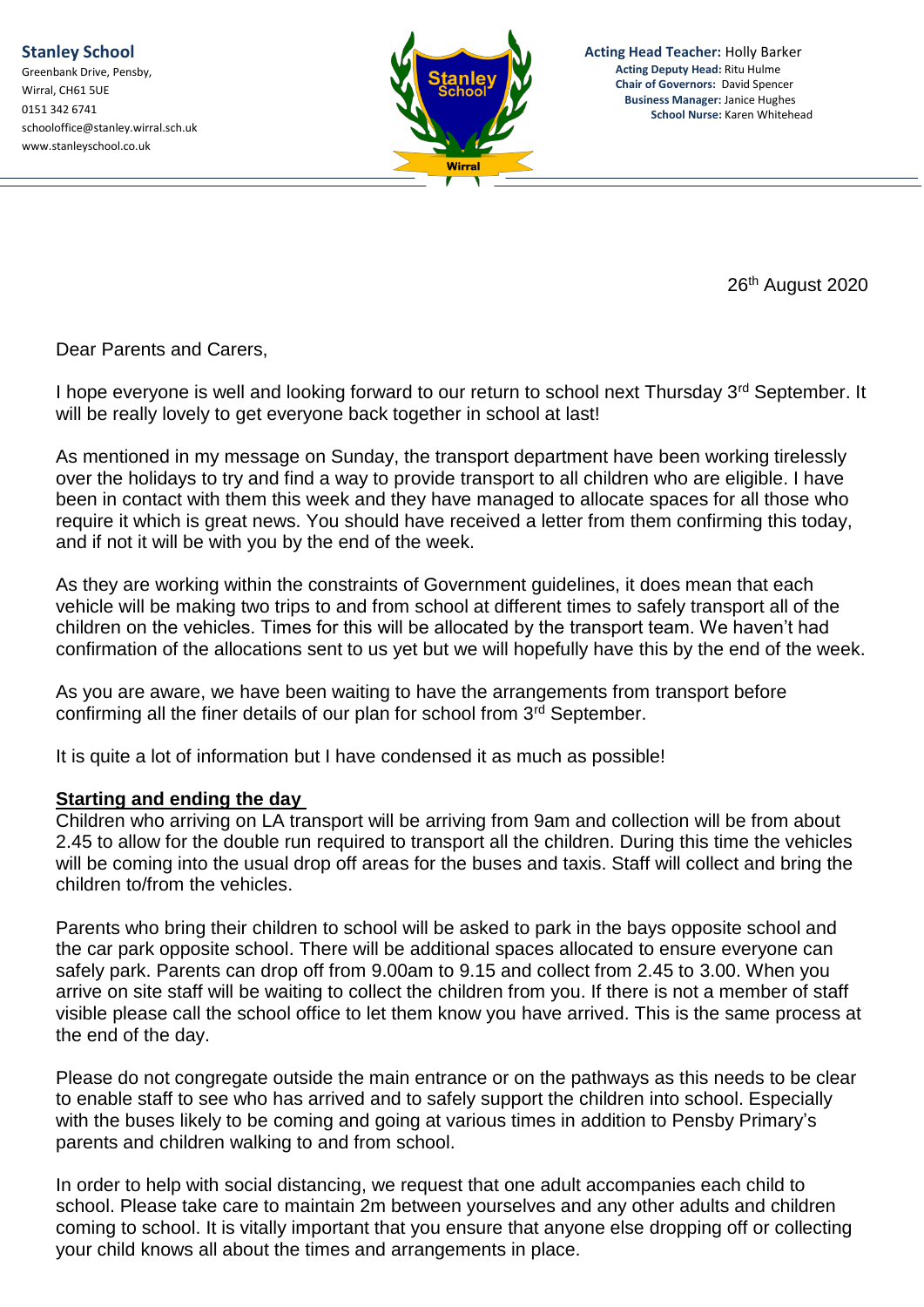Class teachers will be contacting you on  $1<sup>st</sup>$  and  $2<sup>nd</sup>$  of September to discuss any specific individual support your child may need with transitions into school. We know for some children it has been a long time since being on the school site and we want to make their transition back into school as smooth as possible.

### **Class Bubbles**

Each class will operate as a "bubble" and will also be part of a wider "bubble" made up of up to 3 other classes. They will work, play and have lunch together and be socially distanced from other classes outside of their wider "bubble". This is to allow for safe use of communal outside areas and for staff to support each other where needed.

### **Face Coverings**

It is not necessary, or currently advised for children under 12 to wear face coverings, however if they do so on their way to school, please help them to remove this safely before they enter the school premises.

### **Lunchtimes**

On our return in September, we will begin by limiting the menu choices for children for the first few weeks and children will be eating in classrooms, until restrictions are relaxed for more children to use the hall together if appropriate. I will keep you informed when this is the case.

### **Uniform**

We are asking that parents send their children in clean clothes each day. We know that some children associate uniforms with school and this is obviously the ideal. However, we do not want parents to feel any additional strain over either having 5 uniforms, or having to wash and dry each night, so there will be flexibility initially with children wearing their own clothes if needed.

### **Outdoor Education**

As well as playing outdoors, we will work outdoors as much as possible, as this is the best environment for reducing the spread of the virus. Children also love to be outdoors! Please bear this in mind when preparing your child for the day. They need to be warm and dry, so a jumper and a waterproof coat are essential.

#### **Swimming and PE**

Classes will be able to access the swimming pool and PE sessions from their return to school. Class teachers will let you know what day they will be swimming and what day they will be doing PE once the timetables have been finalised.

### **Communication**

We know how important good communication between home and school is, and with additional measures in place this makes regular face to face contact more difficult. We would encourage parents to maintain regular contact with class staff via class dojo and if you need more time to talk request a telephone call or arrange a time to come into school to talk. This is to enable us to track visitors to school and schedule time to prevent there from being too many people in the entrance way to school.

#### **Therapists**

NHS Speech and Language service, and Physiotherapy team have been in contact with school and will be resuming their visits to school from September. They have shared the measures they have in place to enable them to work with the children safely and will follow our procedures when on site.

#### **Arrangements for if a child is unwell in school**

If a child becomes unwell in school they will be placed in a well ventilated isolation room, supervised by an adult in PPE. In the rare event of this occurring I imagine this could be very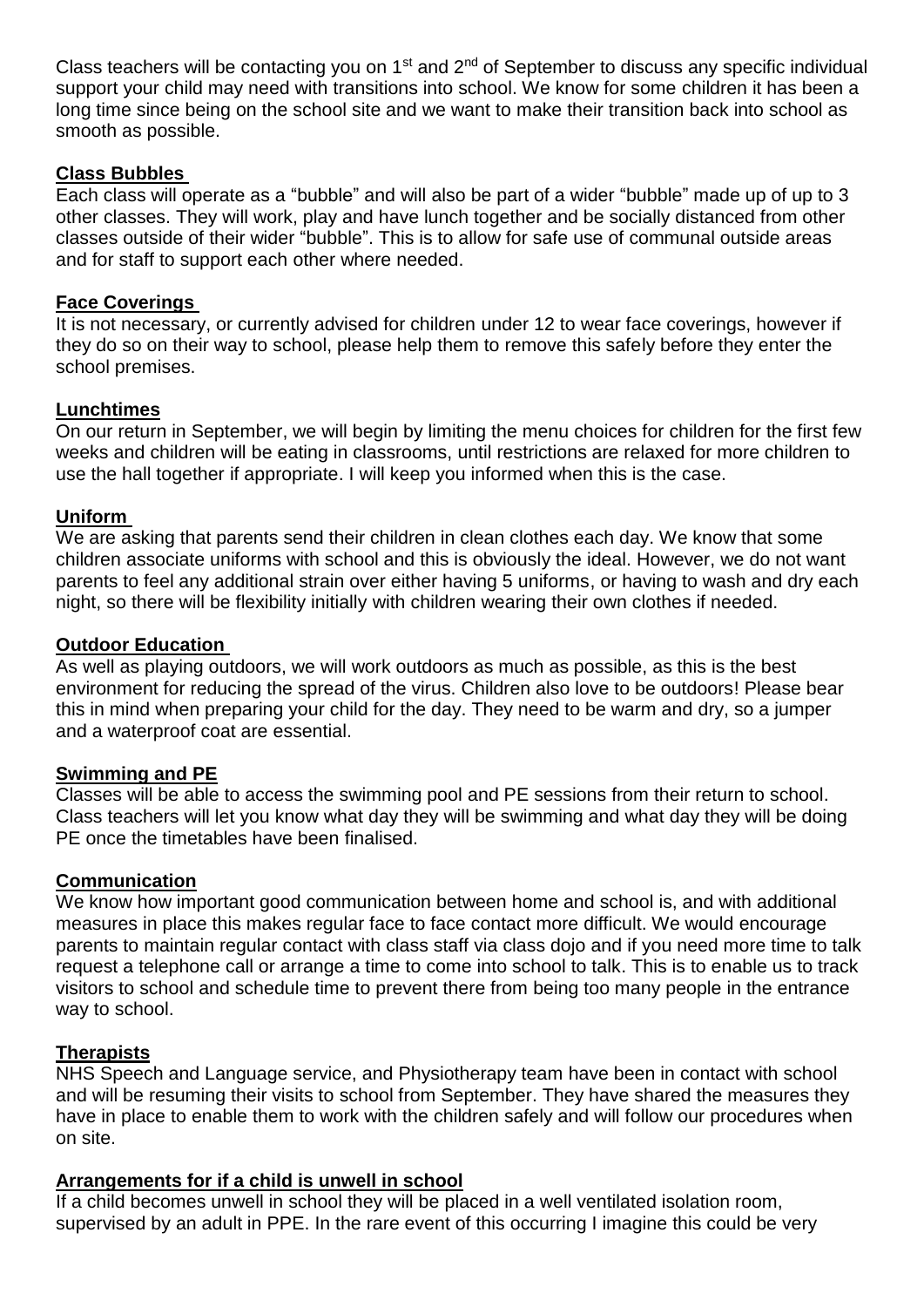distressing for a child, despite our best efforts to reassure them. This is why we need to be able to contact you immediately, so that an emergency contact can get to the school quickly in order to minimise any distress to your child. Please make sure you inform us of any change to contact details as soon as possible.

## **Other safety measures**

In addition to the above here are some of the things we will do in school to prevent the spread of Covid-19 as much as possible:

- Regular and frequent handwashing and use of hand sanitiser will be encouraged in school for pupils and staff.
- Extra cleaning will take place during each school day
- Any shared resources will be cleaned regularly.
- There will be no gatherings in the hall for assemblies or singing.
- The number of adults the children come into contact with will be limited.

# **What you can do in addition to the above:**

- If your child has symptoms of Covid-19 do not bring them to school. Your household must then follow the government guidance on isolating and getting a test.
- If your child is given a hospital or unavoidable dental appointment during the school day, please let us know as soon as possible so we are aware of arrangements for pick up/drop off.
- Your child and those with whom they live must follow government guidance on social distancing.

# **Attendance**

Attendance at school is compulsory from 2nd September. I know that you may be anxious about bringing your child to school after such a long period of time, especially if they have been shielding. However, I can assure you that those who have already returned have settled quickly and benefitted from the routine and structure that school provides. Your child will greatly benefit socially, emotionally and academically from returning to school.

If you have any specific concerns about your child returning to school, please speak with the class team in the first instance or contact myself or Ritu.

# **Testing**

On your child's return to school you will need to be ready and willing to:

- [book a test](https://www.gov.uk/guidance/coronavirus-covid-19-getting-tested) if you or your child are displaying symptoms. Children must not come into the school if they have symptoms, and must be sent home to self-isolate if they develop them in school. All children can be tested, including children under 5.
- provide details of anyone you or your child have been in close contact with if they were to test positive for coronavirus (COVID-19) or if asked by NHS Test and Trace
- [self-isolate](https://www.gov.uk/government/publications/covid-19-stay-at-home-guidance/stay-at-home-guidance-for-households-with-possible-coronavirus-covid-19-infection) if you have been in close contact with someone who tests positive for coronavirus (COVID-19), or if anyone in your household develops symptoms of coronavirus (COVID-19)

Anyone who displays symptoms of coronavirus (COVID-19) can and should get a test. Tests can be booked online through the NHS [testing and tracing for coronavirus website,](https://www.nhs.uk/conditions/coronavirus-covid-19/testing-for-coronavirus/) or ordered by telephone via NHS 119 for those without access to the internet. Essential workers, which includes anyone involved in education or childcare, have priority access to testing.

- if someone tests negative, if they feel well and no longer have symptoms similar to coronavirus (COVID-19), they can stop self-isolating. They could still have another virus, such as a cold or flu – in which case it is still best to avoid contact with other people until they are better. Other members of their household can stop self-isolating.
- if someone tests positive, they should follow the ['stay at home: guidance for households](https://www.gov.uk/government/publications/covid-19-stay-at-home-guidance)  [with possible or confirmed coronavirus \(COVID-19\) infection'](https://www.gov.uk/government/publications/covid-19-stay-at-home-guidance) and must continue to selfisolate for at least 10 days from the onset of their symptoms and then return to school only